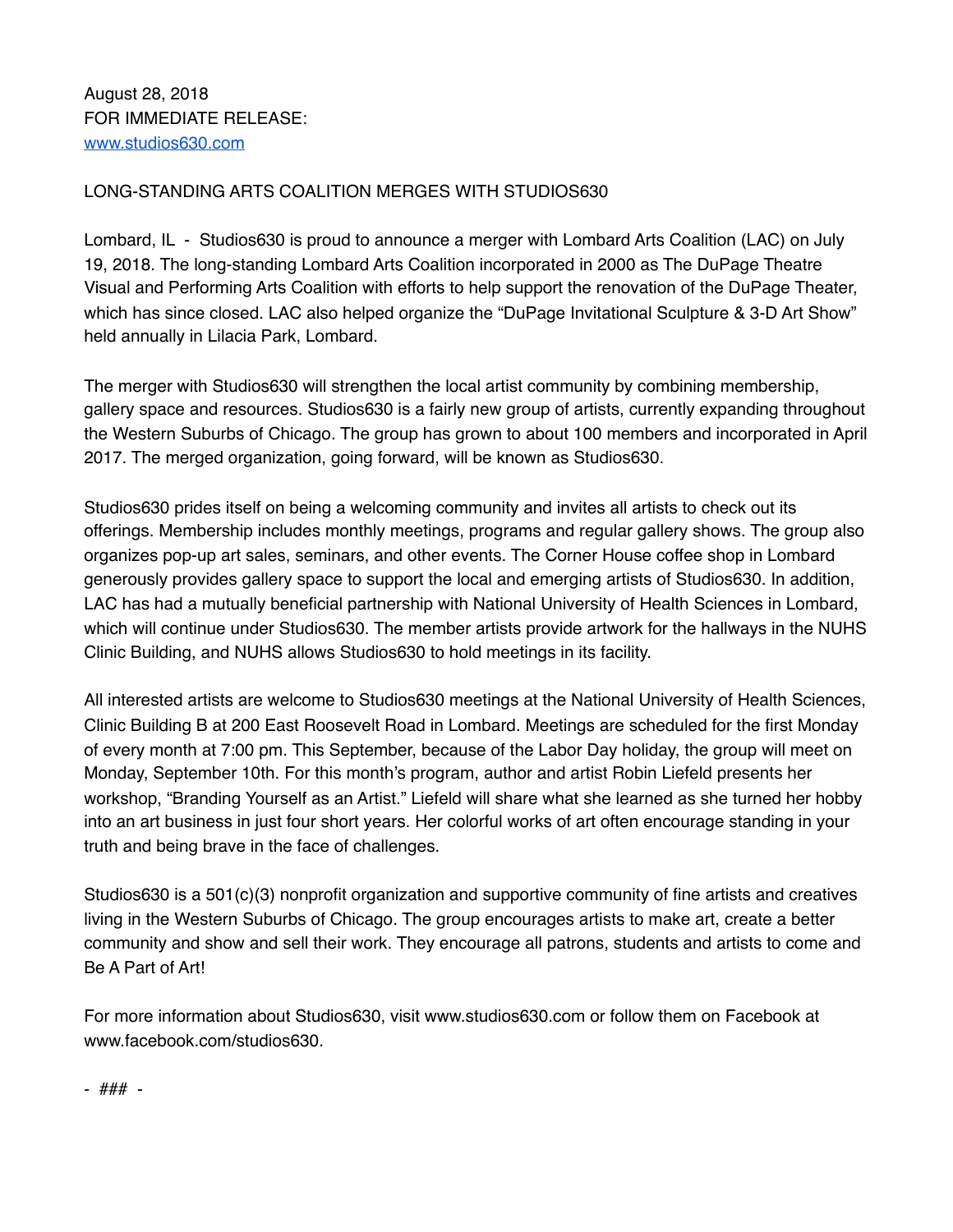April 6, 2018

## For Immediate Release

An Eclectic Exhibit Brings Students into the Gallery

The exhibit "Open Symbolism" went out with fan-fare during the closing reception, when a group of Addison Trail High School 3-D art students led by Maria Ramon visited and met a few of the artists in gallery. Joe Eddy Brown and Bill Austin were on hand to answer the student's questions that ranged from their inspiration and education to specific creation and selections of materials. This exhibit was of particular interest to the students who are studying art made of found objects.

"I take my art students to every exhibit in the gallery, but this one directly ties into our unit," Ramon said. "They previewed the show, prepared questions and then viewed the pieces again with the artists. It was an invaluable opportunity to connect what they are learning with real-world artists and ask questions about the artistic process. We are so grateful to have this rich resource in our community!"

The show highlighted the talents of artists Joe Eddy Brown, Gary Brown, Anton Witek, Bill Austin and Rena Church. The eclectic group of 5 relates their collaboration to a pentaprism — reflecting an array of ideas and light in constant deviation. The group's varied styles and viewpoints are as diverse as the materials they use and the passions the work portrays. As the group expresses, "we don't paint the standard portrait, common landscape or a simple bowl of fruit. We push boundaries and break new ground – taking things and putting them into a new context."

The current exhibit, "Creative Insights" might also be of interest to students, faculty and parents. It is a juried collection of work from 28 local artists representing a myriad of medium and styles exploring the theme of creative insights. The current work is on exhibit through April 27th, with an artist reception on Friday, April 13th from 7:00 – 9:00 pm.

The Addison Center for the Arts gallery is open Wednesday – Saturday, 1:00 – 4:00 pm and is located at 213 N. Lombard Road, Door #4, Addison, IL, adjacent to Addison Trail High School, parking is available in the North lot. Special tours are available by calling 630-548-4500.

###